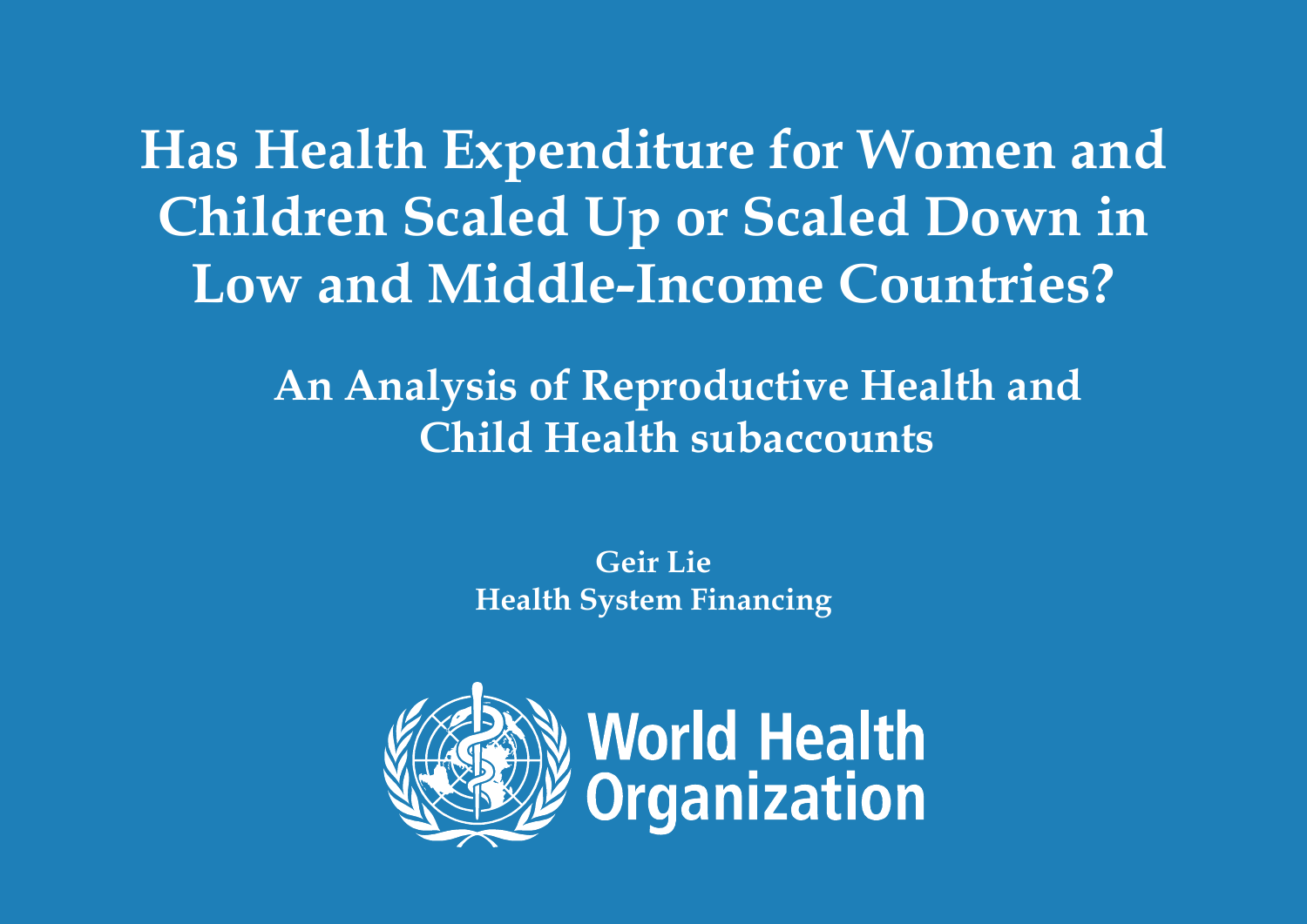### **Outline**

- Why track expenditure on reproductive health (RH) and child health (CH)?
- Study objectives, and key findings from report
- National health accounts the past, and, the new generation of health accounting



**2 |**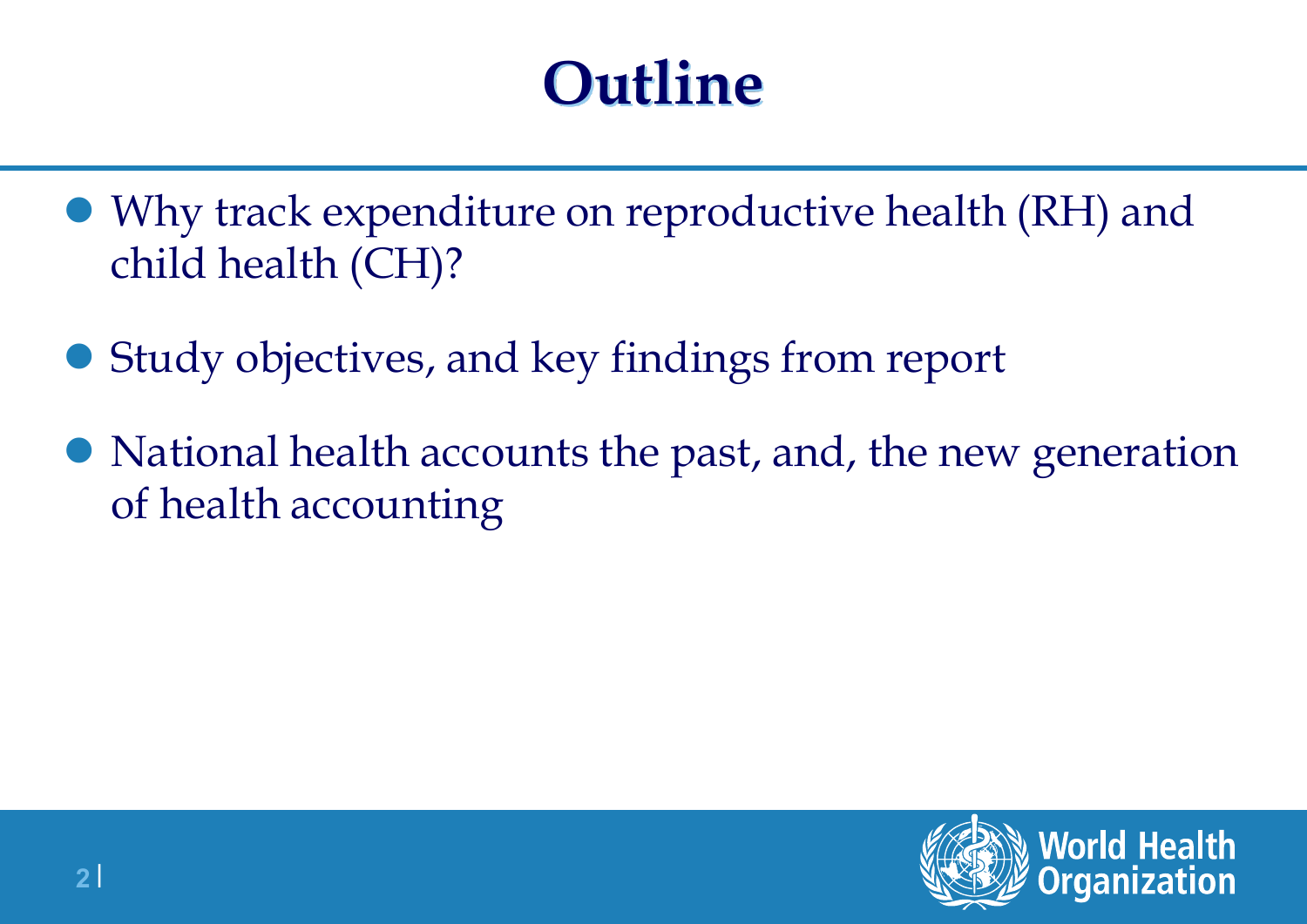### **Why track expenditure on RH and CH?**

- Timely, reliable and complete information on RH and CH expenditure is key for sound policy making and planning purposes
- Tracking resources for RH and CH is vital for enhance accountability mechanisms and practices, and to assess whether resources are sufficient and used in the best possible way with respect to efficiency, equity, and sustainability

 Tracking resources for RH and CH using a system of health accounts; a international recognised methodology ensures international comparability of country data over time

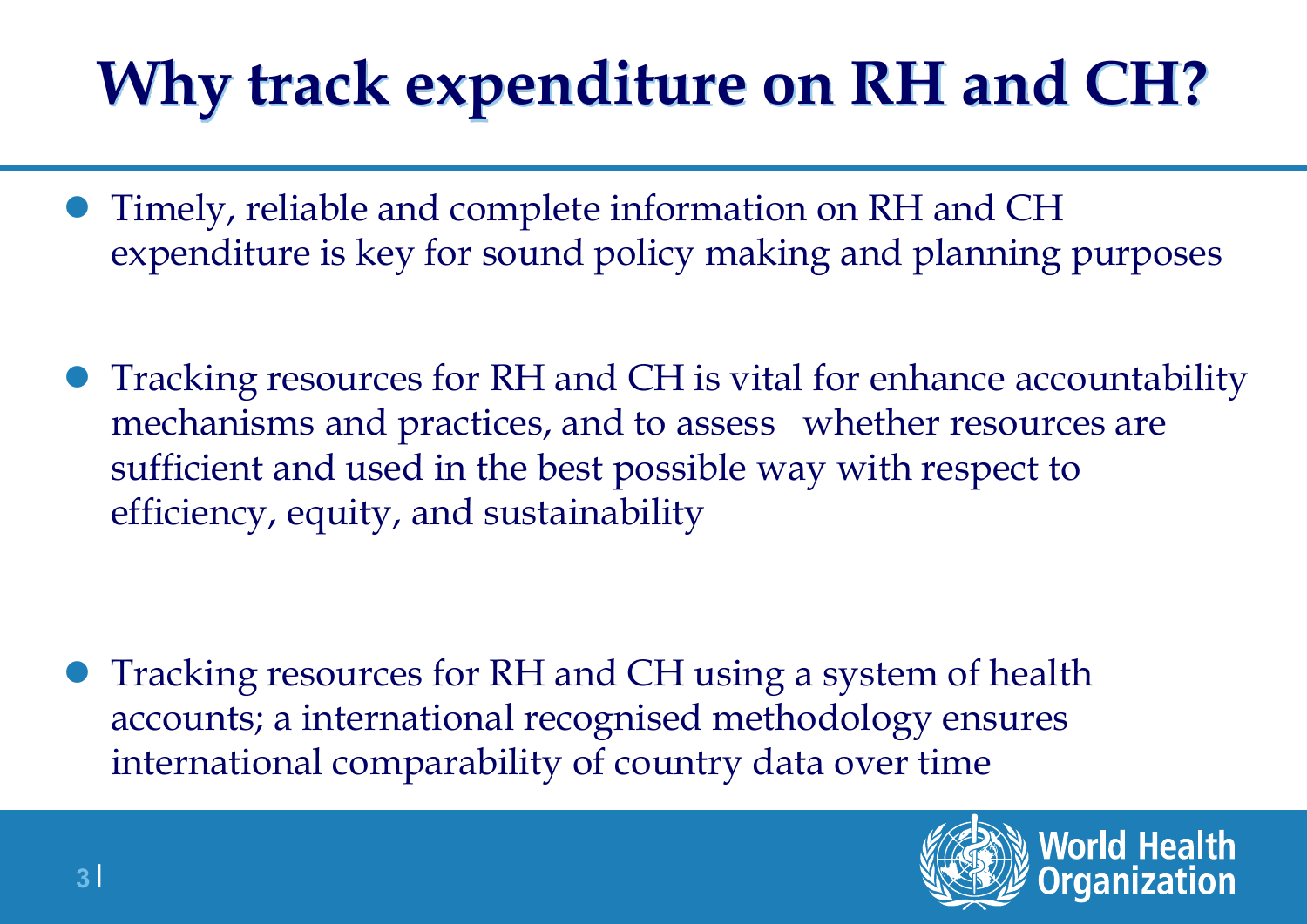# **The Study**

- Objectives of the analysis:
	- i. Assess and compare all of the reproductive health and child health subaccounts to better understand the expenditures flows
	- ii. To understand the process of how countries went about producing these subaccounts
- A total of 39 RH (26) and CH (13) subaccounts were analyzed for 11 countries (of which only 7 have more than one data point
- Timeframe: From 2002 to 2010

1 Congo (DRC) 2 Ethiopia 3 Georgia 4 Jordan 5 Kenya 6 Liberia 7 Malawi 8 Mexico 9 Namibia 10 Rwanda 11 Tanzania



**World Health** Drganization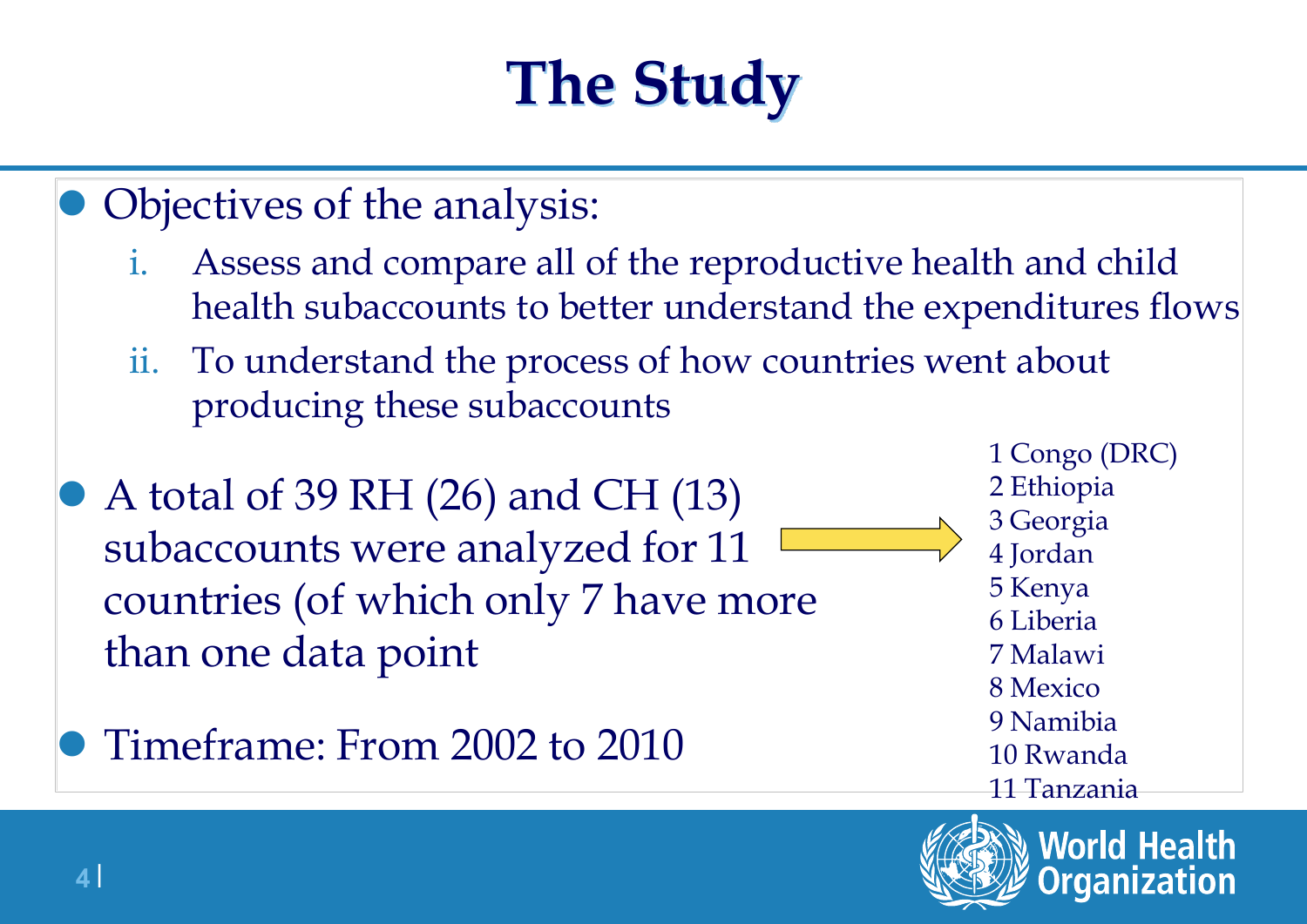### **Who pays for RH and CH?**

### **Who pays for RH and CH RH and CH as % of THE**

Average values of contributions by key

financiers to health care

|                                                            | <b>General NHA</b> | RH  | CН  |
|------------------------------------------------------------|--------------------|-----|-----|
| Household                                                  | 26%                | 27% | 32% |
| Donor                                                      | 39%                | 40% | 46% |
| <b>Public</b>                                              | 25%                | 31% | 21% |
| Note: Total does not add up to 100% because private sector |                    |     |     |

contributions are excluded wherever possible

**Comparison of RH and CH as share** of Total Health Expenditure (THE)

|                        | RH | CH          |
|------------------------|----|-------------|
| Count                  | 26 | 13          |
| Median                 |    | 11.5% 13.9% |
| Low income avg         |    | 13.3% 13.3% |
| <b>Overall average</b> |    | 11.1% 13.3% |
| Lower limit            |    | 5.3% 6.9%   |
| <b>Upper limit</b>     |    | 19.0% 21.9% |

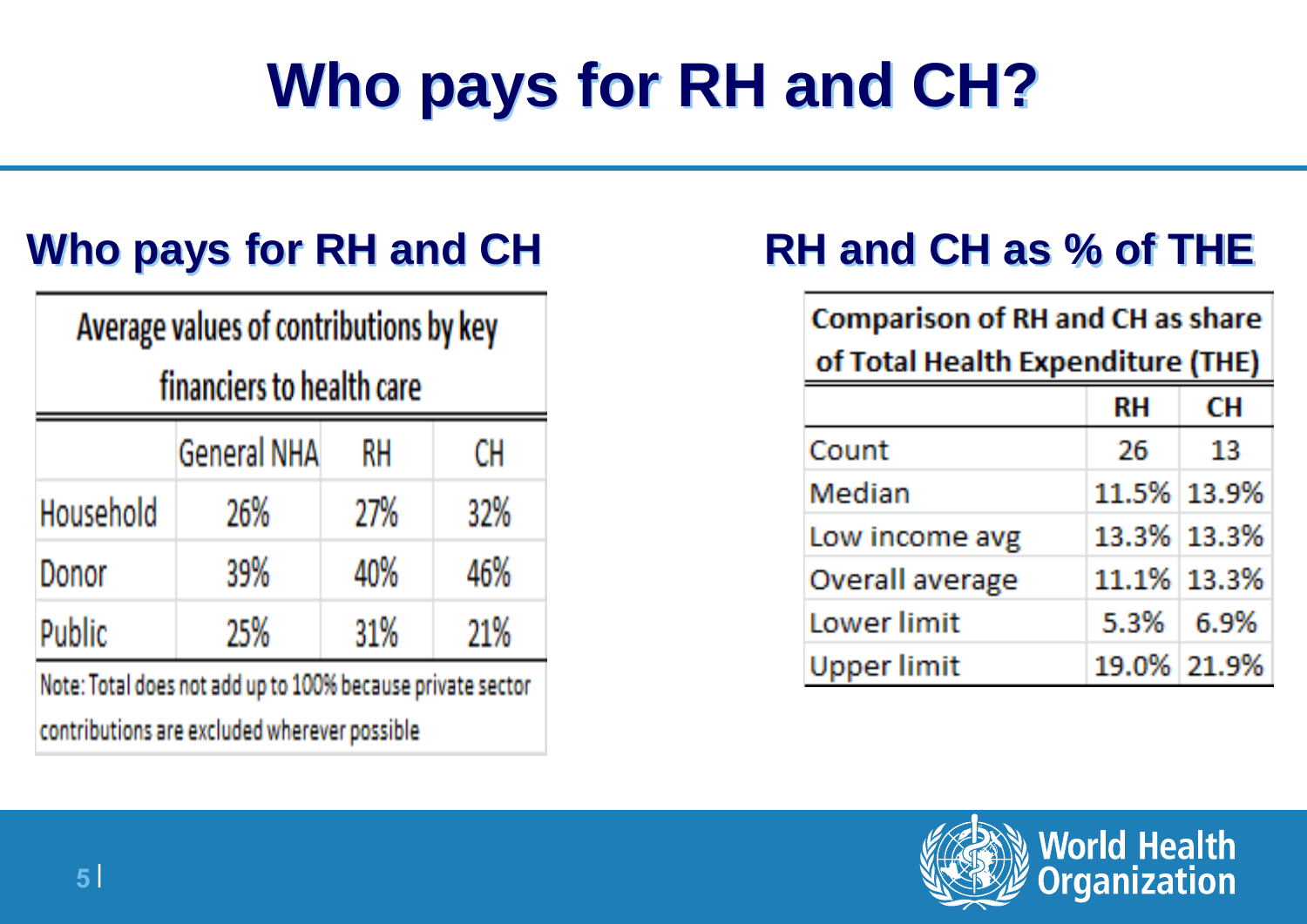# **Key findings #1**

- 1. Over the last decade, very few countries have invested in tracking expenditures for RH and CH
- 2. Both RH and CH expenditures averaged at 11-13% of total health expenditure (THE) RH expenditures varied from 19% to 6% of THE CH expenditures ranged from 22% to 7% of THE
- 3. In per capita terms these are relatively low levels of expenditures
	- In DRC, RH and CH expenditures constitute 15% and 19% of THE, this however translate into \$2.00 and \$2.40 per capita RH and CH expenditure

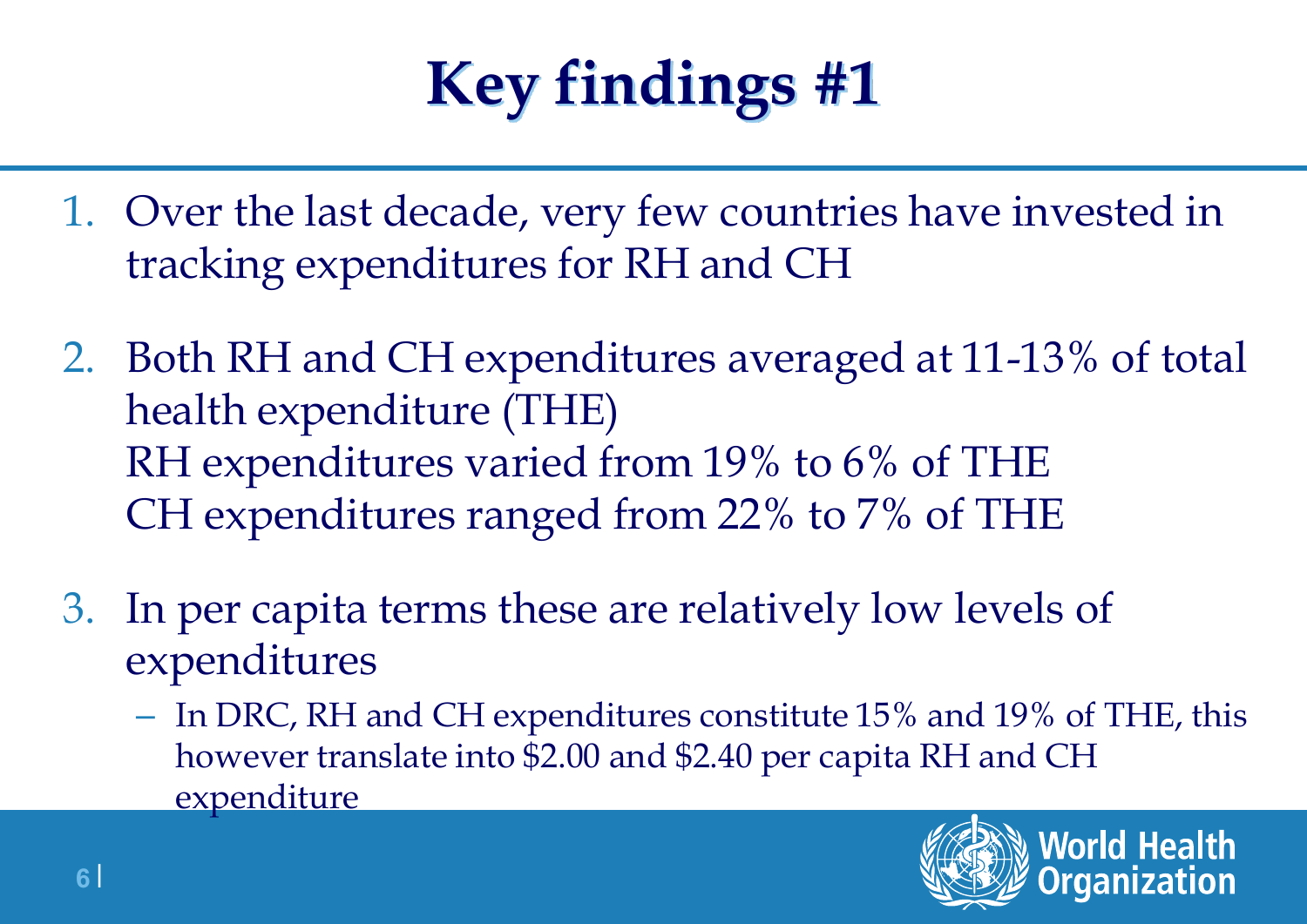### **Key findings #2**

- 4. Data does not reflect an increasing commitment from national governments to spend money on RH and CH, instead there seems to be a high reliance on donors for financing of reproductive and child health care
- 5. General decline in overall RH and CH expenditures is observed in the 7 countries where you have 2 data points, with an increasing dependence on donors over time
- 6. RH and CH expenditures are skewed toward curative health rather than preventive health care

Report published soon at who.int/nha. Bhawalkar M., (2013) "Analysis of reproductive health and child health subaccounts – Results produced by countries "

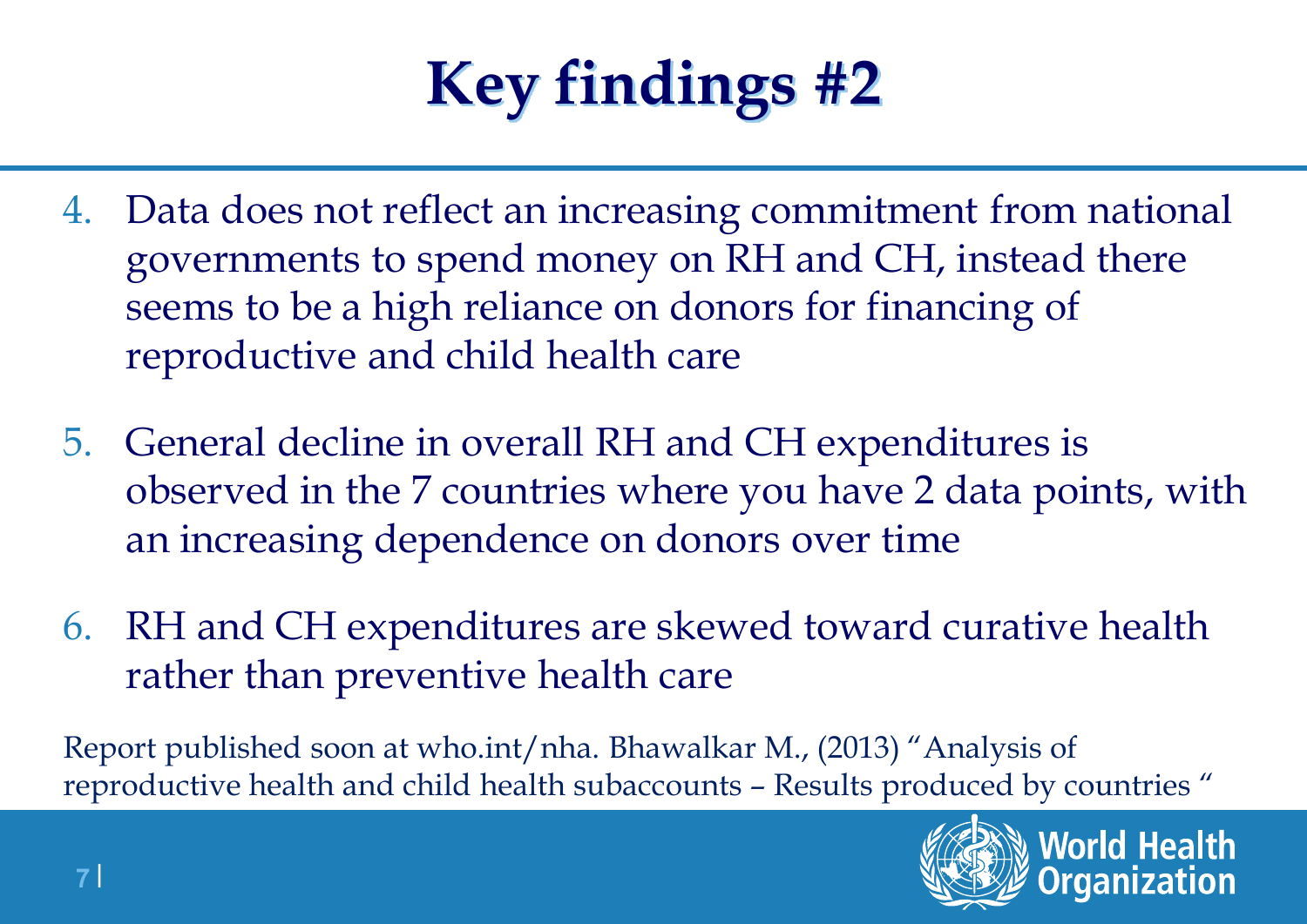### **Health accounting – new generation**

#### **Past**

- Health accounting (SHA 1.0)
	- Health expenditures only, did not separate current and capital spending
	- Subaccounts
- Project approach
	- $T-(2+)$
	- "rounds"
- NHA launch and report

#### **Now**

- Health accounting and policy analysis using System of Health Accounts, 2011 (SHA 2011)
	- Health expenditures: more disaggregation (current vs. capital exp., inputs, age, diseases classification)
- Routine production by platform approach
	- T-1 year
	- Time trend analysis
	- Annual health sector review

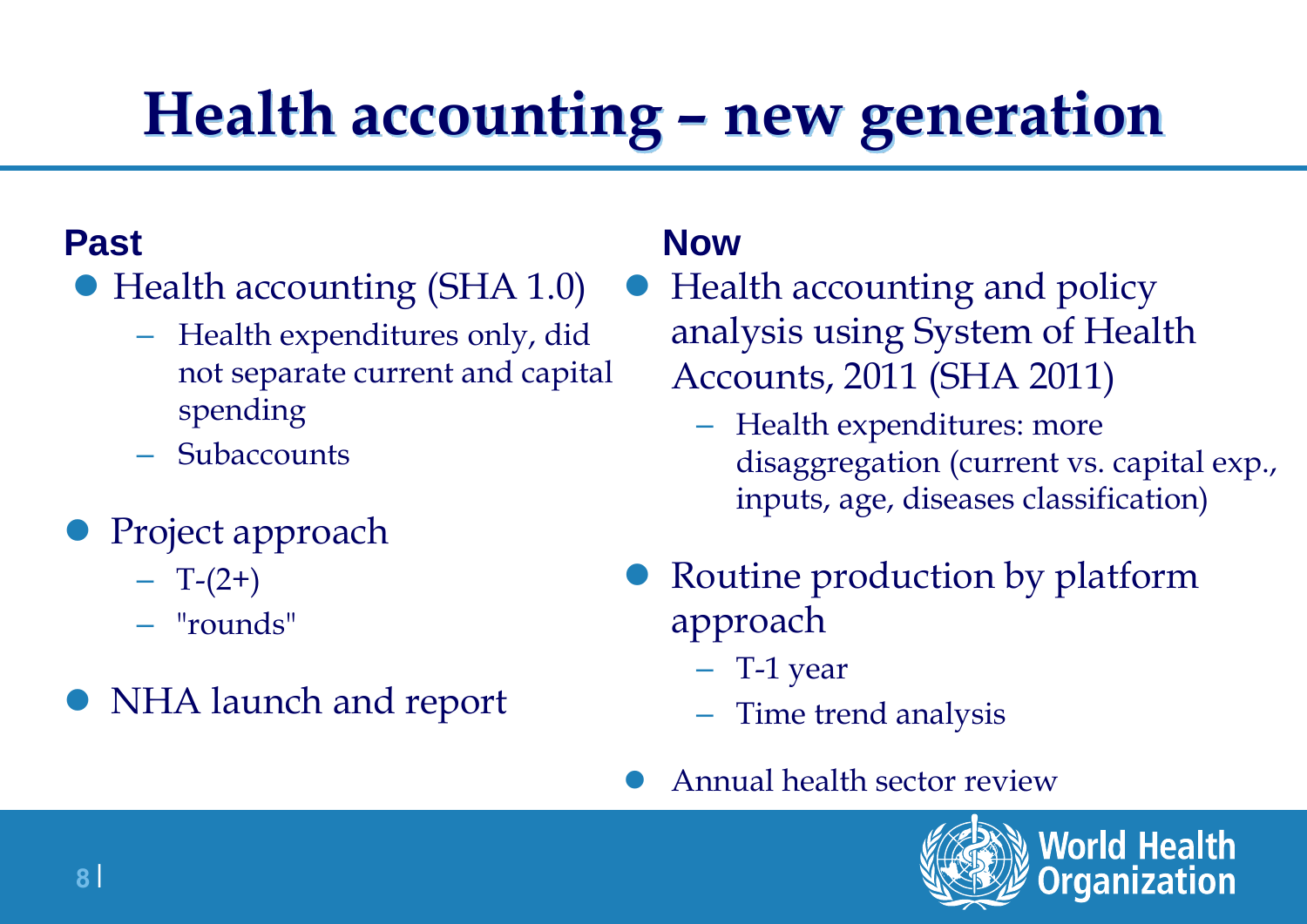# **Why track health expenditures using a single platform in the country?**

- 1. Technically rigorous in that there is a standard way to track and allocate expenditures by diseases and type of interventions in a relevant and practical way
- 2. Ensures comparability of country data over time
- 3. It will minimize multiple parallel data collection initiatives at the country level that are labour intensive
- 4. The approach that will be used is to try to institutionalize by automating the reporting and mapping of data so that expenditures can be easier reported yearly. This will make the reporting of health exp. more regular and timely, hence more relevant for policy use. It should also shift the effort in countries from collecting and reporting the data, to using the data for national purposes
- 5. Summary: good value for money (more technically rigorous estimates, less costly)
- 6. Plus this approach supports Paris, Accra, Busan, and Tunis Declarations on aid effectiveness

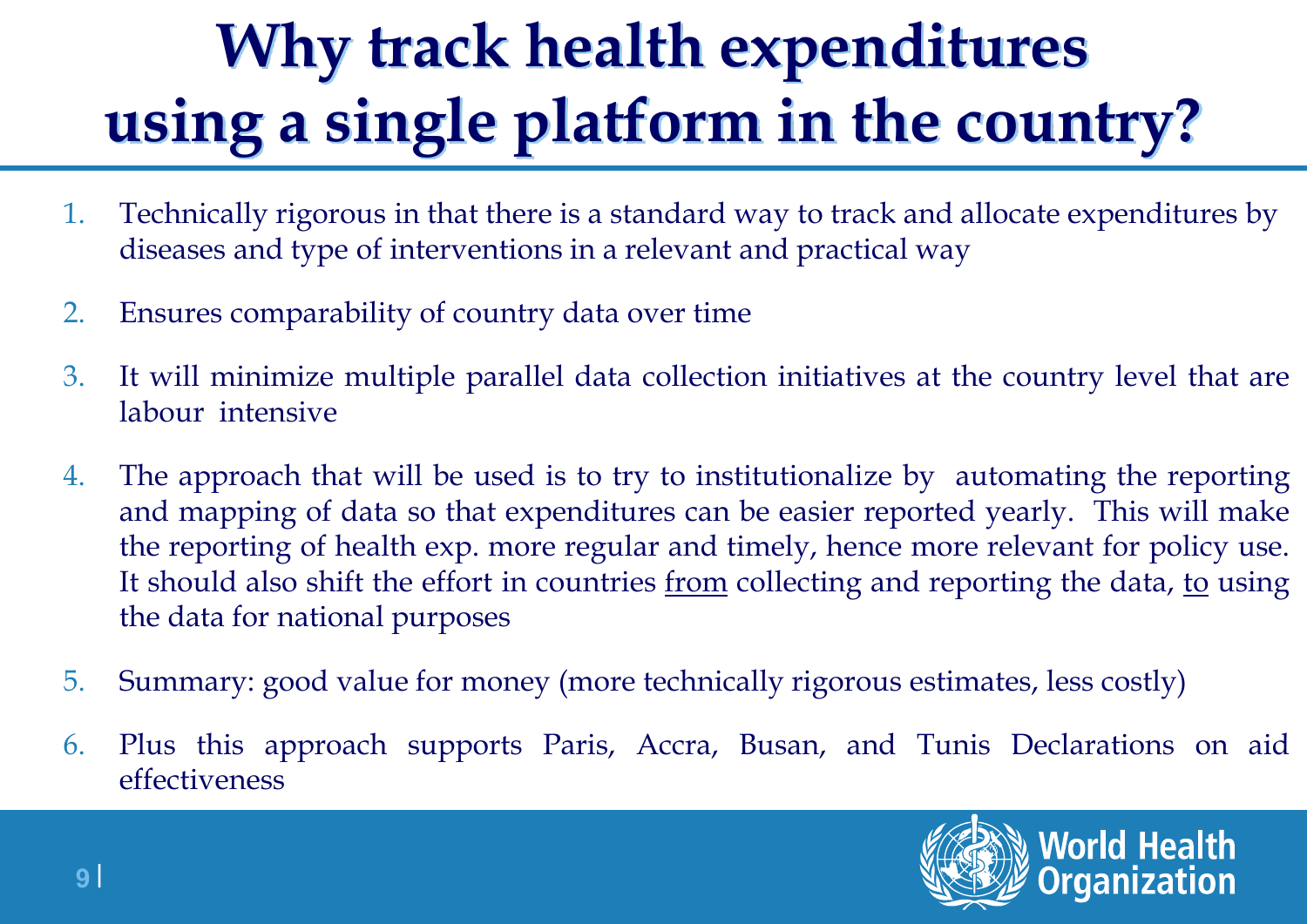### **How will this be institutionalized in the country?**

- Work will be led by national health accountant, assisted by program managers
- Technical assistance will not be primarily directed to collecting data, but will be focused on setting up a system for reporting expenditures annually (in time for annual health sector review; but also depending on fiscal year in the country)
- Maximize use of IT to facilitate downloading of data direct from accounting systems and uploading to the HA Production Tool (HAPT) where mapping and generation of HA tables (including tables such as disease distribution) will be done
	- This will work with government expenditures (Tanzania and Benin is current test case); will be tried on donor expenditures, if there is willingness, but if not possible; reporting by donors and NGOs will be done preferably through a webbased platform, rather than paper based surveys

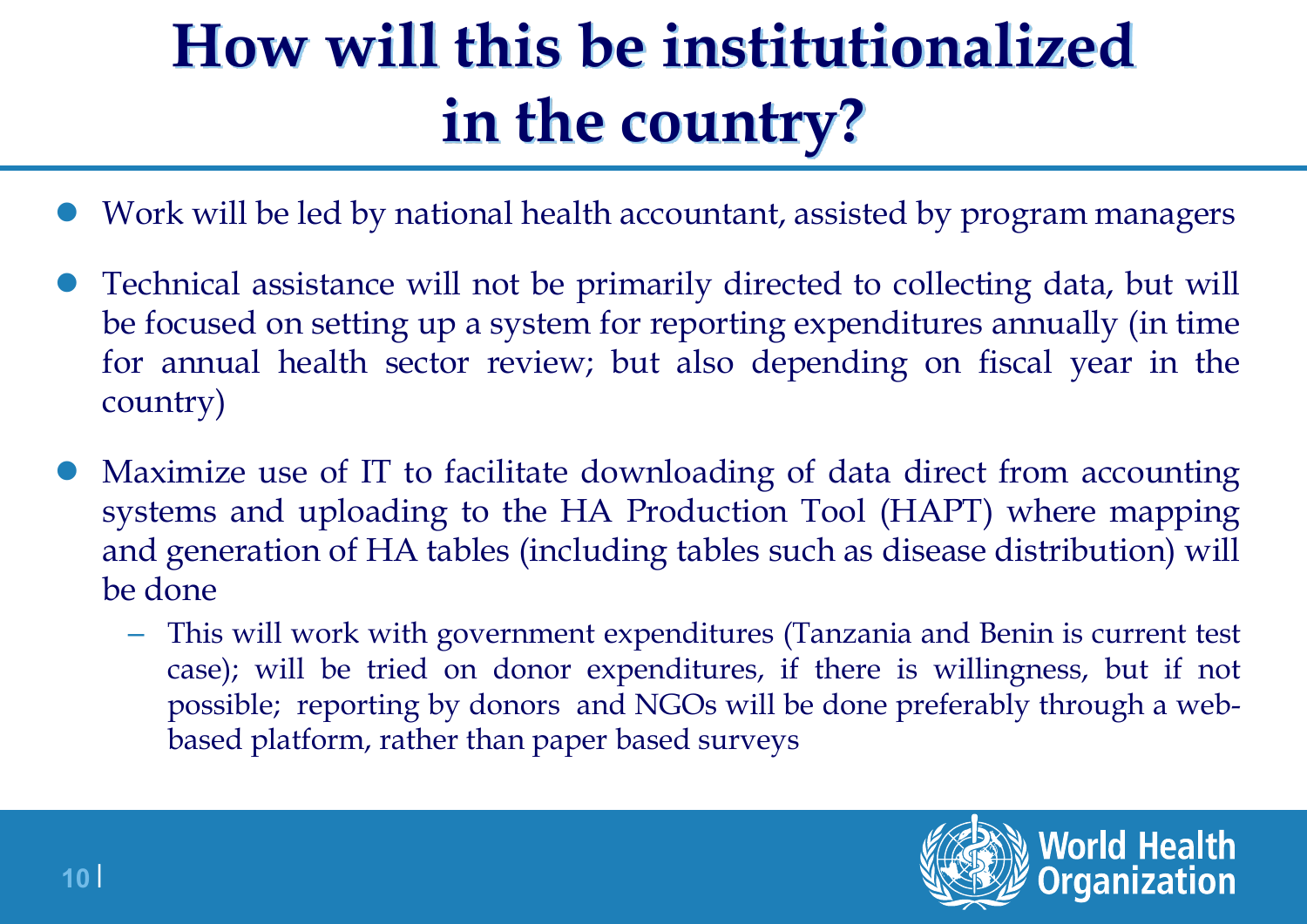### **How to organize this at the global level?**

- Multiple initiatives with resource tracking elements:
	- Commission on Information and Accountability for Mothers and Children's health (COIA)
	- Counterpart financing tracking for Global Fund (GFATM)
	- Decade of Vaccines (DoV)
	- Clinton Health Access Initiative (CHAI)
	- Family Planning Initiative (FP2020)
- Select priority countries together (first wave of about 25 countries by June 2013)
- Do regional trainings
- Use trained pool of consultants to provide technical assistance
- WHO will provide technical oversight

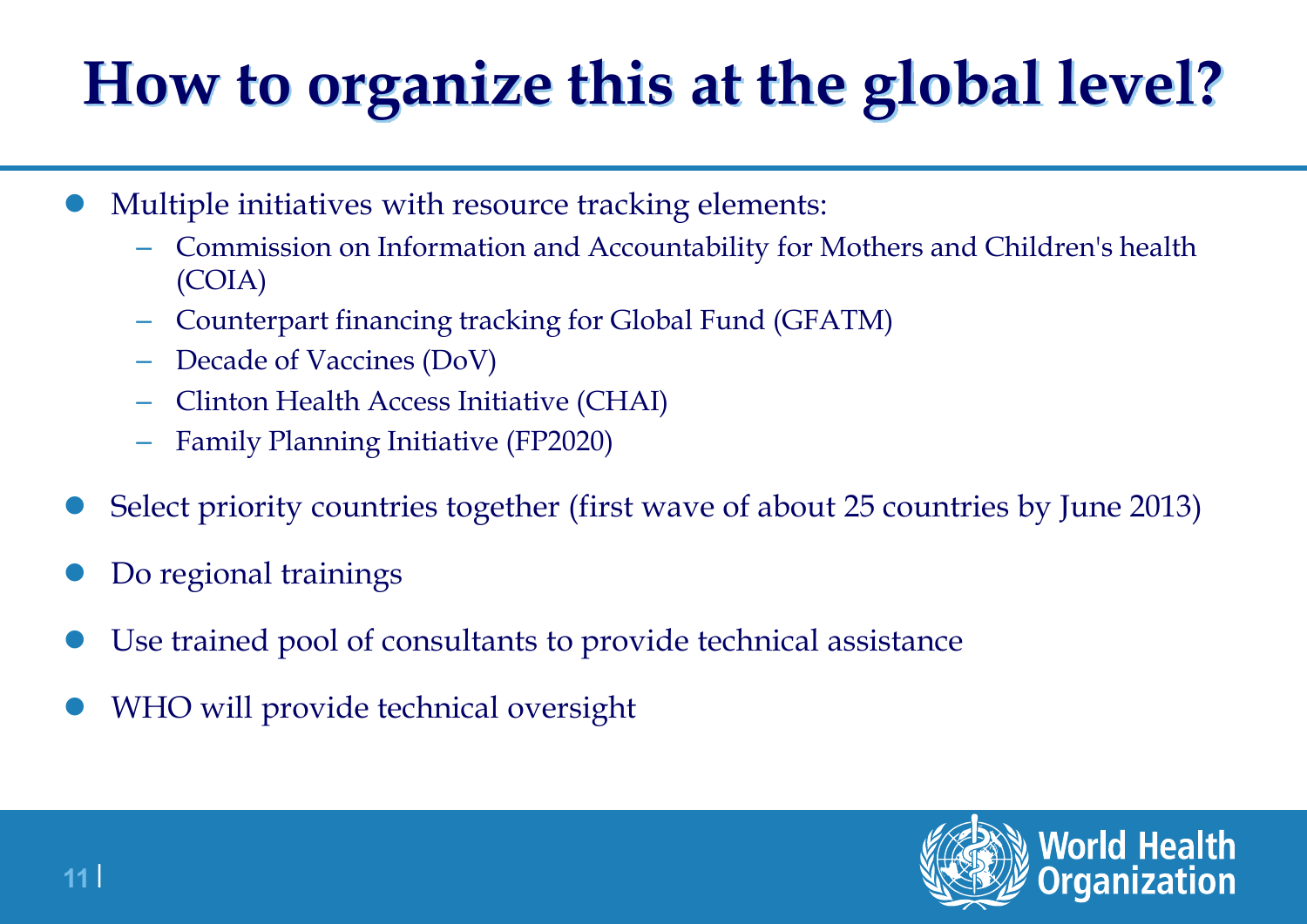### **The Tools**

#### **Health Accounts Production Tool (HAPT)**

– Guides health accountants teams through the entire production process, thereby reducing the need for technical assistance and increasing local capacity for NHA production

#### **Health Accounts Analysis Tool (HAAT)**

– Guides health account teams through the analysis of health expenditure data by automatically producing relevant graphs and charts by using the data entered into the production tool